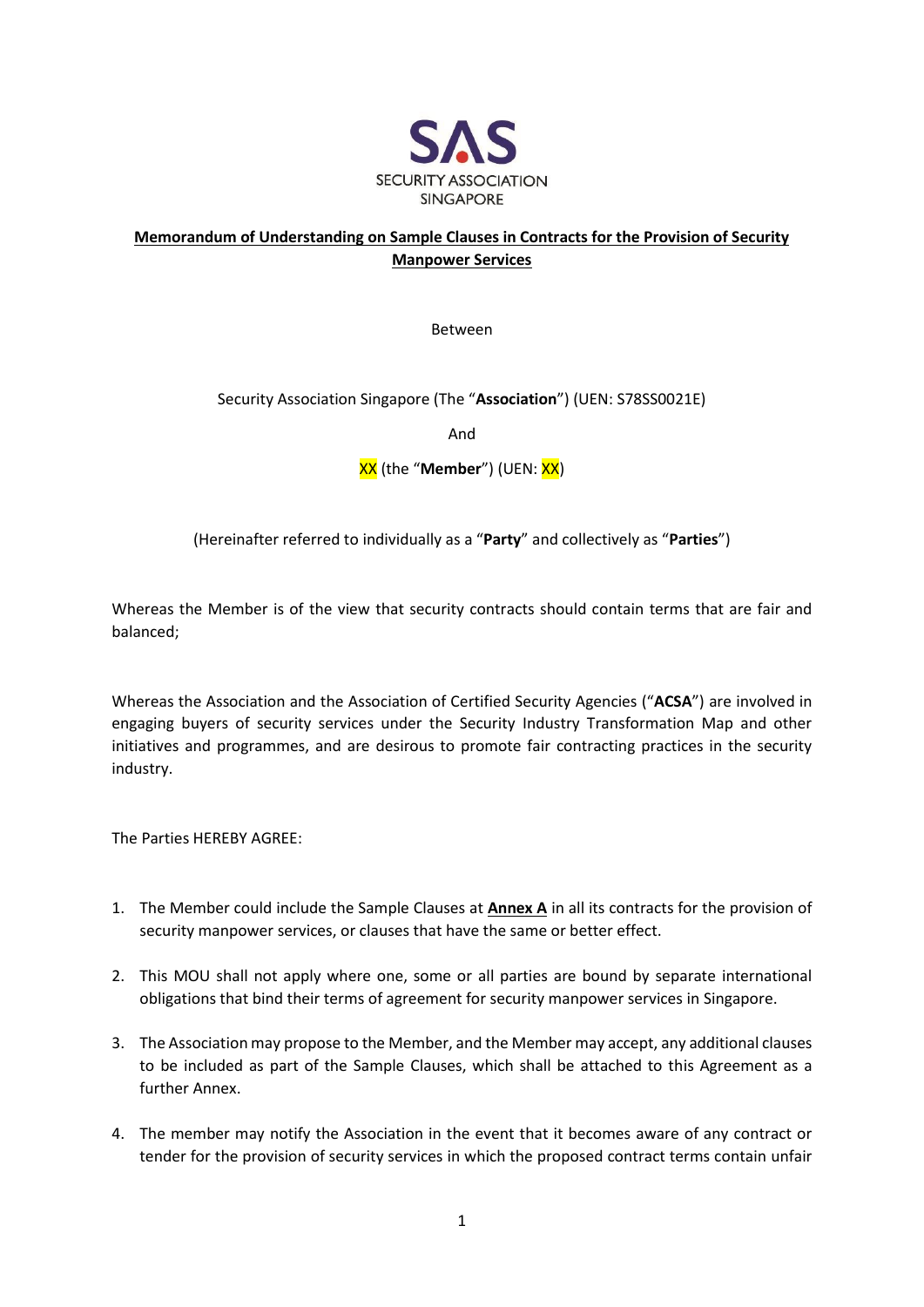clauses or clauses that may be unenforceable in the courts, giving due regard to the Parties' other obligations under existing laws.

- 5. Upon notification, the Association shall engage the relevant security buyer and/or managing agent where applicable, by sending them educational materials on general fair and legal contracting practices.
- 6. Any notice in writing, required to be served pursuant to this MOU shall be deemed to be sufficiently served on the other Party if sent by registered post to its last known place of business or by leaving the same at its registered office.
- 7. Any costs arising from the implementation of this MOU shall be borne by the respective Party incurring that cost.
- 8. This MOU constitutes the entire understanding of the Parties with respect to its subject matter and supersedes all oral communications and prior written documents.
- 9. This MOU shall take effect from the date of its signing and will be valid until such time that either Party informs the other Party in writing of its cessation as a Party to this MOU.
- 10. No variation of this MOU or of any terms or conditions of the MOU shall be valid until and unless the same is confirmed by both Parties.
- 11. This MOU shall be governed by and construed according to the laws of the Republic of Singapore, and subject to the non-exclusive jurisdiction of the Singapore Courts.
- 12. Any dispute arising out of or in connection with this MOU, including any question regarding its existence, validity or termination, shall be determined by arbitration in Singapore in accordance with the LawSoc Arbitration Rules in force at the commencement of the arbitration.

## **For and on behalf of the Association**

| Name: Raj Joshua Thomas |  |
|-------------------------|--|
| Designation: President  |  |
| Date: XX                |  |

## **For and on behalf of the Member**

| Name: XX        |  |
|-----------------|--|
| Designation: XX |  |
| Date: XX        |  |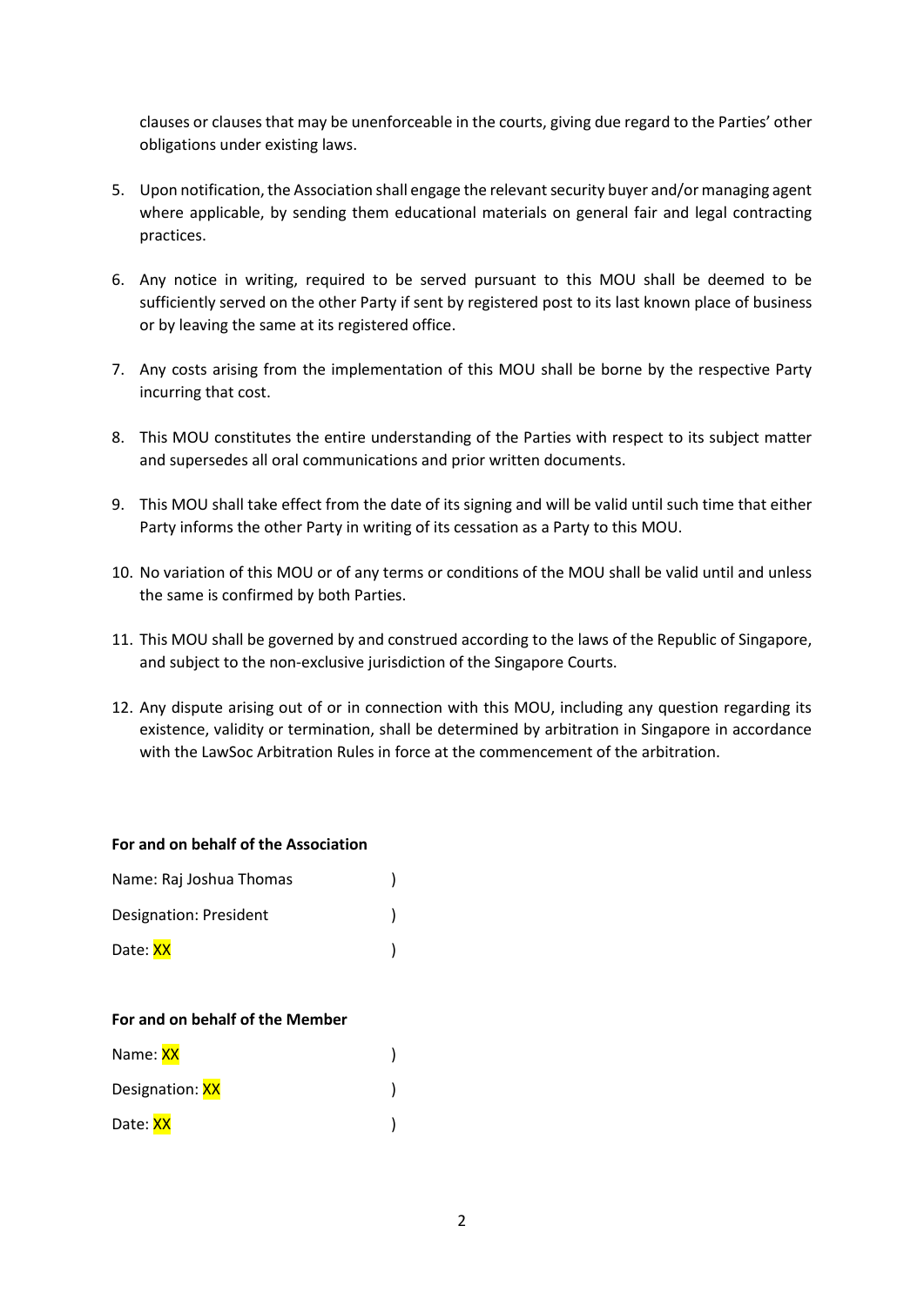# **Sample Clauses for Security Manpower Contracts**

### Prompt Payment Clauses

- 1. Security contracts should include prompt payment clauses based on the type of premises:
	- a. Residential: Contracts for security at residential premises could include a payment clause that provides for a percentage of the contract sum to be made to the Member before the end of the month, and the remaining amount to be made later. Interest on late payments may also be stipulated.

An example of such a clause is as follows:

"*The Client shall during the continuance of this Agreement pay to the Agency XX% of the monthly sum of [***monthly contract sum***] within X weeks of the start of the month in which service is rendered, and the remaining XX% of the monthly sum of [monthly contract sum] within C weeks from the start of the month.* 

*In the event that payment is received by the Agency after the due date stipulated above, the Client shall be liable for a late payment interest fee of XX% of the monthly sum per month, calculated on a daily basis.*"

b. Commercial and Industrial: Contracts for security at commercial and industrial premises could stipulate post-service payment terms and could include a late payment interest clause.

An example of such a clause is as follows:

"*The Client shall during the continuance of this Agreement pay to the Agency the monthly sum of [***monthly contract sum***]. Payment shall be made by the last day of the following month.* (this sample clause is for a one-month payment term)

*In the event that payment is received by the Agency after the due date stipulated above, the Client shall be liable for a late payment interest fee of XX% of the monthly sum per month, calculated on a daily basis.*"

c. Mixed Developments and Other Types of Premises: Contracts for security at mixed developments and other types of premises could also use the sample clause at 1(b) above.

## Dispute Resolution Clauses

- 2. All security contracts should incorporate one of the dispute resolution clauses stipulated below. Dispute resolution clauses safeguard both parties' right to have recourse to legal remedies in the event that either party breaches the terms of the contract.
	- a. "Documents-Only" Arbitration: This provides for swift, cost-effective and private dispute resolution. Parties are only required to submit documents for the arbitrator's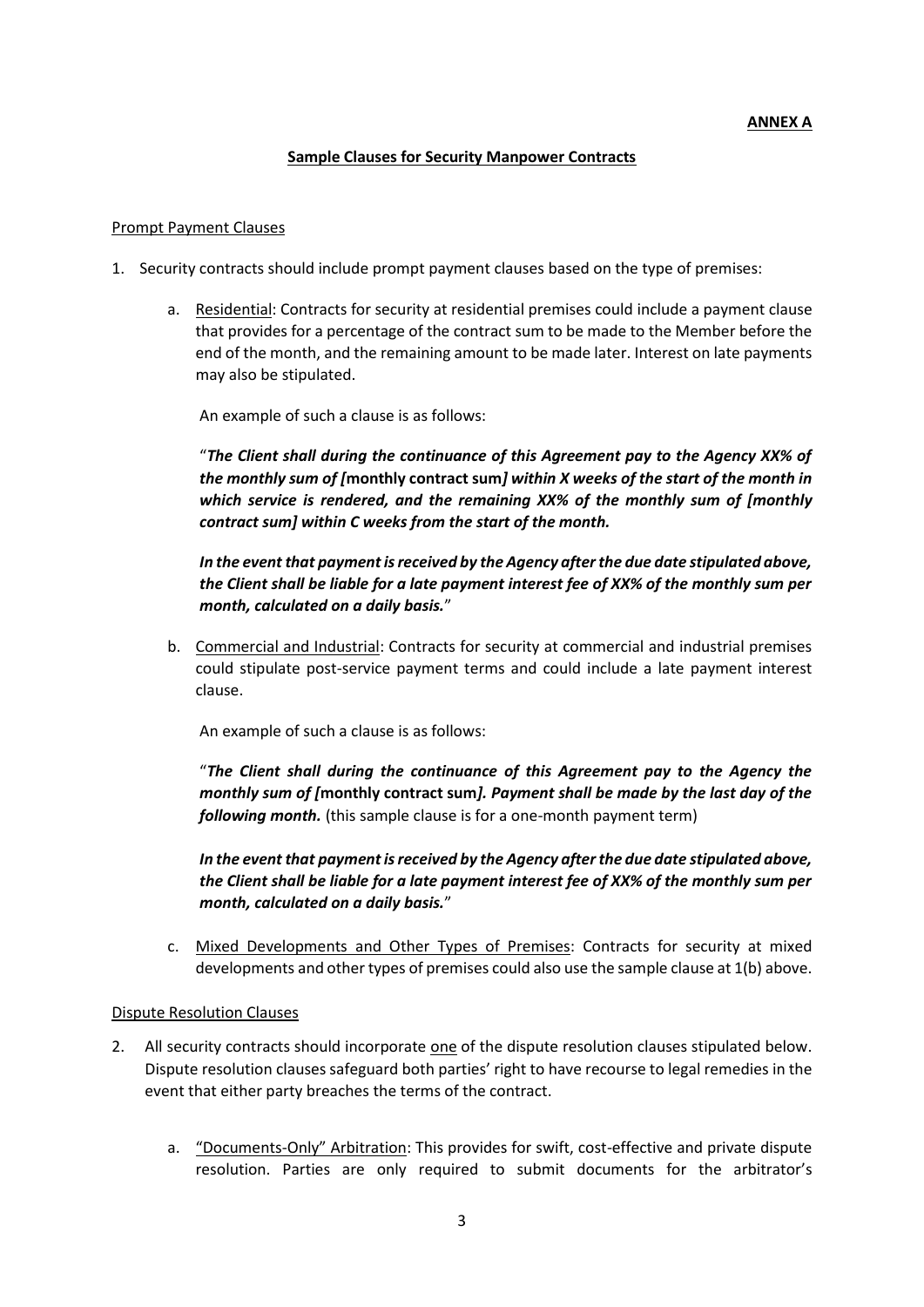consideration and are not required to appear in person or to engage lawyers to appear on their behalf.

"*Any dispute arising out of or in connection with this Contract, including any question regarding its existence, validity or termination, shall be determined by arbitration in Singapore in accordance with the LawSoc Arbitration Rules<sup>1</sup> applicable at the commencement of the arbitration. The arbitration shall be conducted as a "Documents-Only" arbitration under the LawSoc Arbitration Rules.*" 2

b. General Arbitration: This provides for arbitration under the Law Society Rules where a hearing would be required. This is appropriate for higher value contracts.

"*Any dispute arising out of or in connection with this Contract, including any question regarding its existence, validity of termination, shall be determined by arbitration in Singapore in accordance with the LawSoc Arbitration Rules.*" 3

c. Arbitration-Mediation-Arbitration: This provides for mediation after arbitration has been initiated and allows parties to try to amicably settle the dispute through mediation rather than go through the arbitration process immediately. While going through mediation prior to arbitration may add another procedure, if a settlement can be achieved during mediation, this will reduce the amount of time and cost spent by both parties towards achieving a resolution.

"*Any dispute arising out of or in connection with this contract, including any question regarding its existence, validity or termination, shall be referred to and finally resolved by arbitration administered by The Law Society of Singapore under the Law Society Arbitration Scheme in accordance with the LawSoc Arbitration Rules of the Law Society*<sup>4</sup> *for the tie being in force, which rules are deemed to be incorporated by reference in the clause (the "Arbitration Rules").*

The parties further agree that following the commencement of arbitration, they will *attempt to resolve the Dispute through mediation under the Law Society Mediation Scheme,<sup>5</sup> in accordance with the Law Society Arb-Med-Arb Procedure under the Arbitration Rules for the time being in force. Any settlement reached in the course of the mediation shall fall within the scope of this arbitration agreement and may be referred to the Arbitral Tribunal appointed in accordance with this clause and may be made a consent award on agreed terms.*"

d. Litigation Only: This is the least preferred type of clause, as it directs parties immediately to litigation in the courts in the event of a dispute. For corporate disputes, companies must be represented by a lawyer in court (appearance in person is not allowed for companies) which would cause parties to immediately incur litigation costs. Furthermore, court proceedings are a matter of public record, which may result in negative publicity. Arbitration, on the other hand, is confidential in nature. Nonetheless, parties must at least provide a recourse to litigation dispute resolution clause.

<sup>1</sup> Or any other suitable arbitration rules e.g. Singapore International Arbitration Centre ("**SIAC**") Rules

<sup>&</sup>lt;sup>2</sup> Or any other suitable arbitration rules e.g. SIAC Rules

<sup>3</sup> Or any other suitable arbitration rules e.g. SIAC Rules

<sup>4</sup> Or any other suitable arbitration rules e.g. SIAC Rules

<sup>&</sup>lt;sup>5</sup> Or any other suitable mediation procedures e.g. Singapore Mediation Centre Procedures